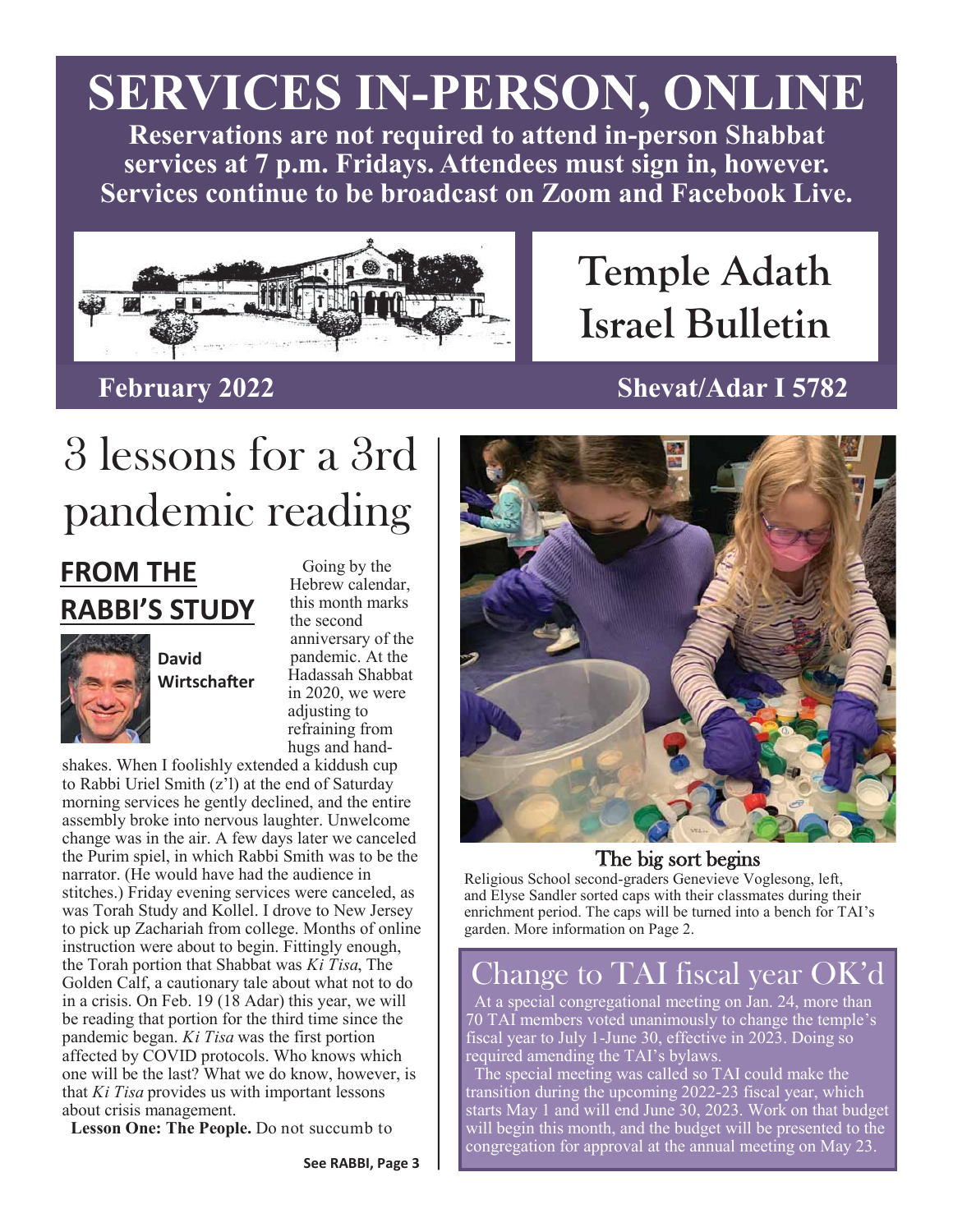# Youth group restart exemplies upswing

# **FROM THE PRESIDENT'S DESK**

**Rich Ornstein** 

 I'm still an optimist. While Covid hasn't died off as quickly as we would like, it hasn't stopped TAI from moving forward. With a combination of in-person and online events, there are a lot of things going on at TAI. The day I wrote

this, I joined more than 20 of our friends for a TAI Zoom art class, "A Sampler of Jewish Art," with Leslie Blacksberg. Leslie is highly knowledgeable and a wonderfully engaging speaker, so I encourage you to join us for the remaining classes at 7:30 p.m. Jan. 31, and Feb. 7 and 14.

 What really makes me optimistic for TAI's future is our youth. Debbie Masters and I met in January with some of our high school students who decided it was time to restart our youth group. They tentatively plan a kickoff event Feb. 26. In addition, they are looking forward to working on the TAI Purim Carnival, and some are planning to attend a NFTY event March 25-27 at Goldman Union Camp in Indiana. TAI will be providing full scholarships for those wishing to attend. If your child is interested in joining  $LEXTY$  (Lexington Temple Youth), have them contact the

group's president, Laine Fine. If you have any questions or need more information, you're welcome to call me or Debbie.

 $\mathcal{L}_\text{max}$ 

 Things are on the upswing at TAI. I look forward to seeing you at future events.

 This month's featured volunteer, Jan Cerel, is one of my favorite people. Jan will do just about anything to make TAI a better place. When TAI needed help with security during Religious School, Jan volunteered. Now you can find her most Sunday mornings monitoring the door cameras. Jan serves the Board of Directors, various committees, and is an active member of the Juliets. Most important to me, whenever I need to bounce an idea



Jan Cerel

off someone, Jan answers the phone. We talk, and she gives me her unvarnished opinion. Having someone who cares so much about our congregation, someone who will volunteer for just about any assignment and who gives her all is inspiring. Jan is one of the people who makes TAI so special. The next time you see Jan, make time to sit down and talk with her. It'll make your day!

# Sorting, weighing caps off 2 years of collecting plastic lids

 Sorting has begun in earnest on TAI's collection of recyclable plastic caps and lids, which piled up during the two years since the project began in the days just before COVID-19 changed the world.

 The original goal was to collect 250 pounds of caps and lids to be turned into a bench like the ones shown below, for TAI's garden. Based on the number and size of the bags that must be sorted and weighed, we will exceed that goal two or three times over.

 Religious School students began the sorting operation during their enrichment periods on Jan. 23. They will continue to do so on as many Sundays as possible through the end of the school year. We also hope to have opportunities for adult/family participation; details will be sent by email when they become available.



# **FROM ERHOOD**



**Weinstein,** 

 Shalom Sisters! Due to the recent COVID surge, we were unable to get together in person in December to celebrate Hanukkah. In January we had a great group of women gather (virtually) for our annual Lunch and Learn. In honor of this being the 50th anniversary of the

ordination of Rabbi Sally J. Priesand, we were fortunate to have the newest rabbi in Lexington, Shani Abramowitz, lead us in some Tu BiShvat-themed study. Our group of ladies challenged themselves and learned a lot. Thank you, Rabbi Abramowitz!

 This month, we are hoping to gather and make blankets as we've done in the past. Please keep an eye on your email for more information.

 Membership information for this year went out in the fall. If you have been a Sisterhood member or would like to join, please reach out. Call me at (859) 263-1859 or send me an email at taisisterhoodpresident@gmail.com.

 I hope everyone is staying safe and knows we are keeping our Sisters in our thoughts.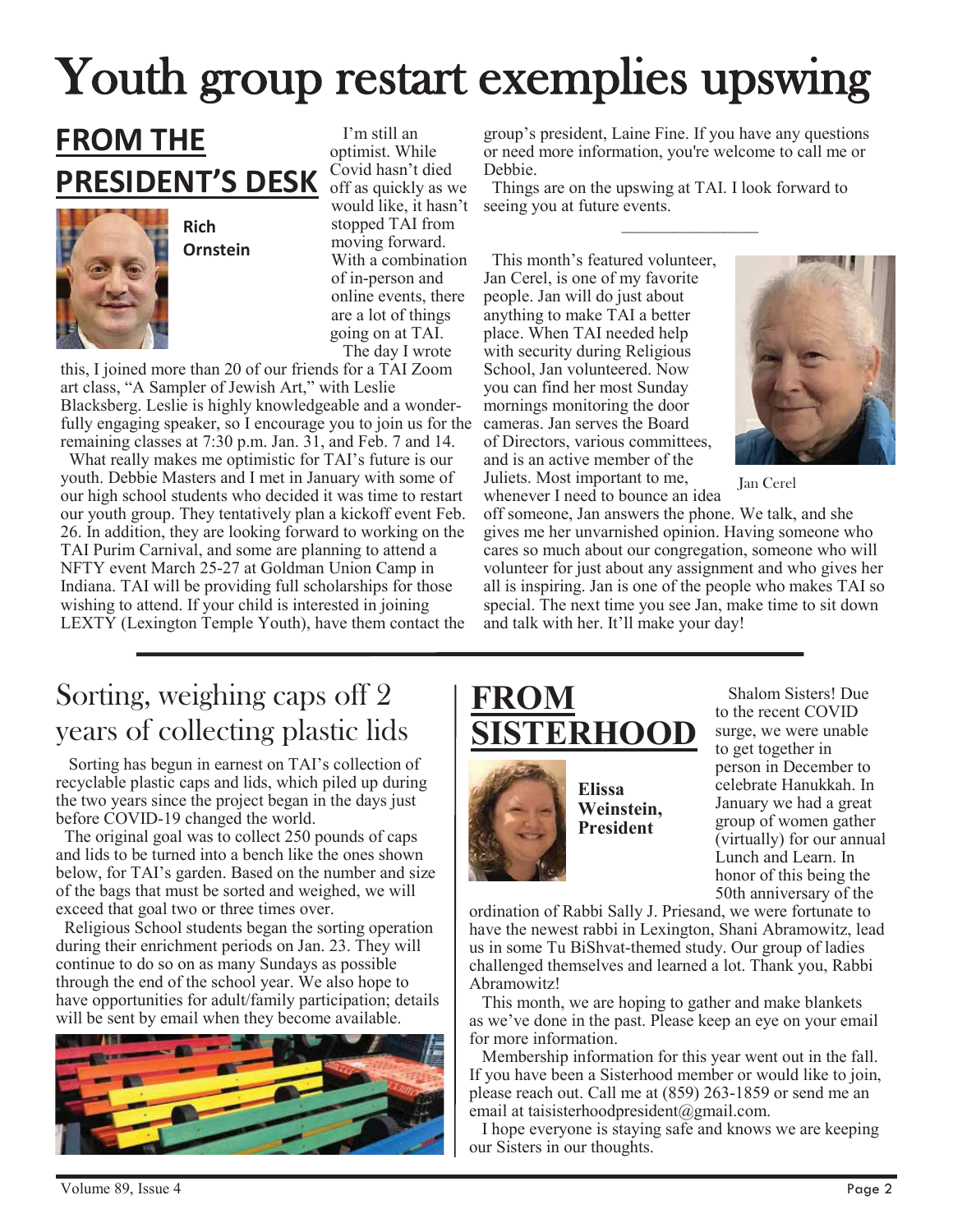

# **FROM THE RELIGIOUS SCHOOL**

**Elissa Weinstein, Director** 

 Shalom! Religious School is in full swing for the second semester. Unfortunately, we were unable to hold our Martin Luther King Sunday of learning and service due to bad weather, but we're hoping cold and snow won't keep us away again.

In January, we were excited to continue with a project

that we began pre-COVID. With Mary and Bruce Engel's help, we began sorting plastic caps and lids donated by congregants over the past two years, getting things organized and finally working toward getting an upcycled bench for the Religious School grounds. Our Religious School students are excited to help.

 In January, our fifth-grade class led us in prayer for our monthly Family Shabbat; *kol hakavod* to Jordan Brennan and Nathan Palley and their class. Given all the ups and downs the pandemic has thrown us, it's been so great to have kept the consistency of monthly class-led services this school year. On Feb. 11, our third/fourth-grade class, led by teacher Abby Miller, will be our Family Shabbat hosts.

 Even with the current surge of COVID cases, we are hoping to bring back Onegs this year.

#### **RABBI Continued from Page 1**

and panic. Moses' prolonged absence is understandably stressful. It is easy to pardon the people for being anxious. What cannot be pardoned easily is the way they react to that anxiety. Making and worshipping a Golden Calf, thanking it for leading them out of Egypt, was not a good idea. They knew better. Having witnessed the 10 Plagues and parting of the waters, and receiving daily manna and the 10 Commandments, experience and faith should have been more than enough to prevent such a horrid lapse of judgment. Once people succumb to a mob mentality, it's terribly difficult to bring them back. We can empathize with people for feeling abandoned, yet we cannot excuse people for allowing the fear of abandonment to lead them to abandon logic, responsibility and self-control. In the case of both COVID and the Golden Calf, an irrational impulse to disregard basic expectations led to disastrous consequences.

**Lesson Two: Aaron.** Crises do not constitute unlimited license to compromise core values. Aaron's mishandling of the situation is completely out of character. You can read the Torah a thousand times and not find a mistake of Aaron's even remotely approaching this magnitude before or after the debacle. Leading the people to make a Golden Calf to distract them from their anxiety might

be construed initially as creative, but its impact is catastrophic. Redirecting a mob can be a laudable tactic, but not if it violates the standards of our position and the trust others place in us. Elected officials and opinion influencers who have flouted health mandates and spread unfounded claims about vaccines bear responsibility for misleading those who needed them, just as Aaron failed those who were relying on him.

 **Lesson 3: God and Moses.** The wrongful behaviors of others do not justify a disproportionate response from those whom they have wronged. Initially, Moses does a brilliant job of talking God out of destroying the entire people. Unfortunately, things go woefully awry after that. Without any clear distinction between those who refused to participate, willingly participated or were forced to participate in the Golden Calf incident, Moses appoints a select group to serve as executioners and condemns many more to execution. There is no denying the seriousness of the sin of making and worshipping the Golden Calf. The problem, as theologian David Blumenthal painstakingly points out, is that such a disproportionate response is inherently abusive. Context and background can provide insight into how we feel provoked, but provocation is no excuse for so excessive a response. Punishment might well be part of a just response, but so, too, are education, reconciliation and extending a



compassionate opportunity to atone and make amends. When this pandemic is over, those of us who got vaccinated and wore masks are not entitled to vindictive measures against those who opposed them. The mistakes and misdeeds of our fellow humans do not give us carte blanche to demean them. No one in the Golden Calf story is perfect, and no one in our current crisis is either.

 May the next time we read the story of the Golden Calf, or the next Purim celebration, Passover, confirmation, annual meeting, opening day of Religious School, weekly and High Holy Day Services, Sisterhood and Hadassah Shabbat not be affected by the pandemic. But until we are free from this disease, let us remain dedicated to practicing the patience and persistence required to see us through it.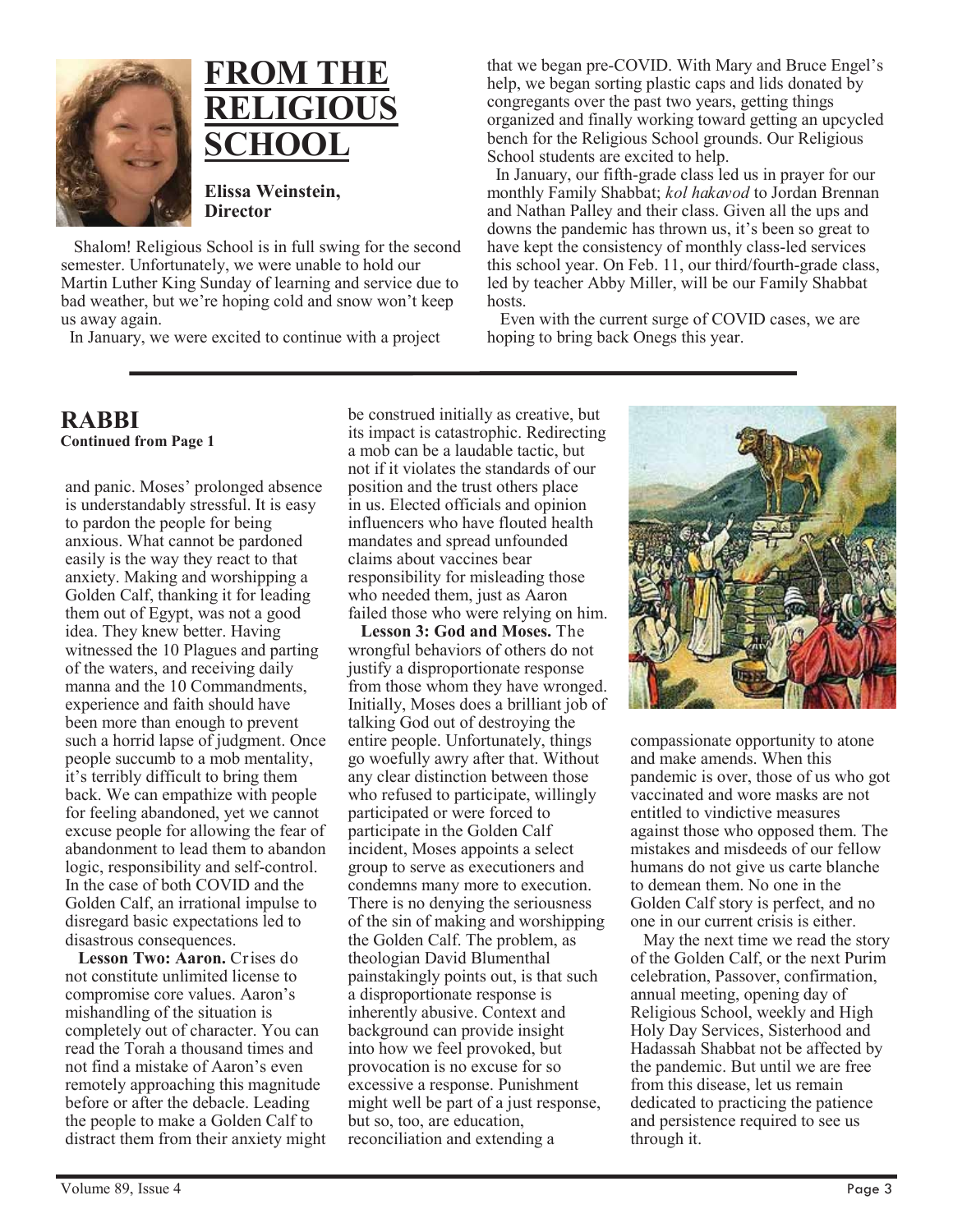

#### **One Book Jewish Lexington**

 1:30 p.m. Feb. 20. Discussion of "Morningside Heights" by Joshua Henkin facilitated by Melanie Shapiro. Follwed by panel discussion with information about caregiving issues and Alzheimer's research at UK and Hadassah Hospital in Israel. Registration required; go to rb.gy/qrl5tl. Cosponsored by JFB and Lexington Hadassah. More info: Melanie Shapiro, bluegrassgirl55@aol.com, or JFB's Daniel Baker, daniel@ jewishlexington.org.

#### **Torah Talk**  1:30 p.m. Thursdays. For more information, email Aylene Kovensky-Gard at aylenekg@ gmail.com.

**Emails and e-news**  If you're not receiving our weekly Shabbat or "Beyond the Bluegrass" emails, get on the list by contacting Daniel Baker at daniel@jewishlexington.org

#### **Assistance requests**

 If you or someone you know needs help with housing, utilities, grocery shopping, picking up a prescription or transportation to a medical appointment, Jewish Family Services can help. Contact Paula Mertens, JFS director, at (859) 269-8244 or jfs@jewishlexington.org.

## Summer trip revisits history of civil rights movement

 Jewish Federation of the Bluegrass is sponsoring "Hope, History & Healing," a bus trip to Birmingham and Montgomery, Ala., this summer.

 Chester Grundy, a civil rights activist and former director of the Office of African American Student Affairs and the Martin Luther King Jr. Cultural Center at UK, will serve as tour guide Stops will include the Rosa Parks Museum, Southern Poverty Law Center, 16th Street Baptist Church and more.

 The trip will be June 27-July 1. For more information, email Mindy Haas, JFB executive director, at mindy $@$ jewishlexington.org.

## **CONTRIBUTIONS**

#### **CARING CONNECTIONS**

**Sheila Menkus** with thanks for the birthday greetings and Tu B'Shevat treats

#### **END OF YEAR**

**Susan Cobin and Randall Roorda Leslie Tate Lisa and Dan Taulbee Alan and Elissa Weinstein** 

#### **FLOWER FUND**

**Stacy Bloomfield** in memory of Dana Bloomfield **Odette Kaplan** in memory of Hazel J. Nicki Kaplan **Dan Liebman** in memory of Ellen Liebman **AnneƩe Milch** in memory of Stelle Steinberg **Marc Plavin and Toni Reiss** in memory of Dorothy Plavin **Abe and Marian Rabiner** in memory of Samuel Rabiner **Lou and Bobbi Shain** in memory of Frederick A. Meyer **David and Pat Shraberg** 

#### **GENERAL FUND**

**Ben and Ruth Baker** in memory of Sandee Wildes **Robert Blacksberg** in honor of Leslie Blacksberg's class **Len and Judy Boral** in memory of Tom Creamer **Dianne Bazell and Larry Kant** in memory of Julie Lauderback, Sandee Wildes and Louise Heiss Pete and Deb Nelson in memory of Louise Heiss and Tom Creamer

**Stephanie Moon and Steven Osborne** in honor of Pat and Michael Marx

**Camilla Rawlings and Eliyahu Ghoujeghi Eleanor Sutter Kim and Rob Rosenstein** in memory of Tom Creamer **Stewart Home and School Mixon Ware**

#### **DR. VICTORIA GREENBERG RABBINCAL INTERN FUND Rick Greenberg**

#### **HINENI FUND**

**Samye and Darryl SƟth** in memory of Tom Creamer

**SHERMAN AND FANNIE MILLER FUND Samye and Darryl Stith** in memory of Sandee Wildes

**SOCIAL ACTION COMMITTEE AUXILIARY FUND Dominique Olbert** 

#### **RABBI'S DISCRETIONARY FUND**

**Leslie Blacksberg Marion Ferguson, Norma Snow-Goldberg and Jennie Hermey** in honor of Leslie Blacksberg Paul Joseph in honor of Rabbi Wirtschafter **Jean Kessler Patricia and Michael Marx David and Pat Shraberg** in honor of Rabbi's birthday

**ROSENSTEIN FAMILY FUND The Rosenstein Family**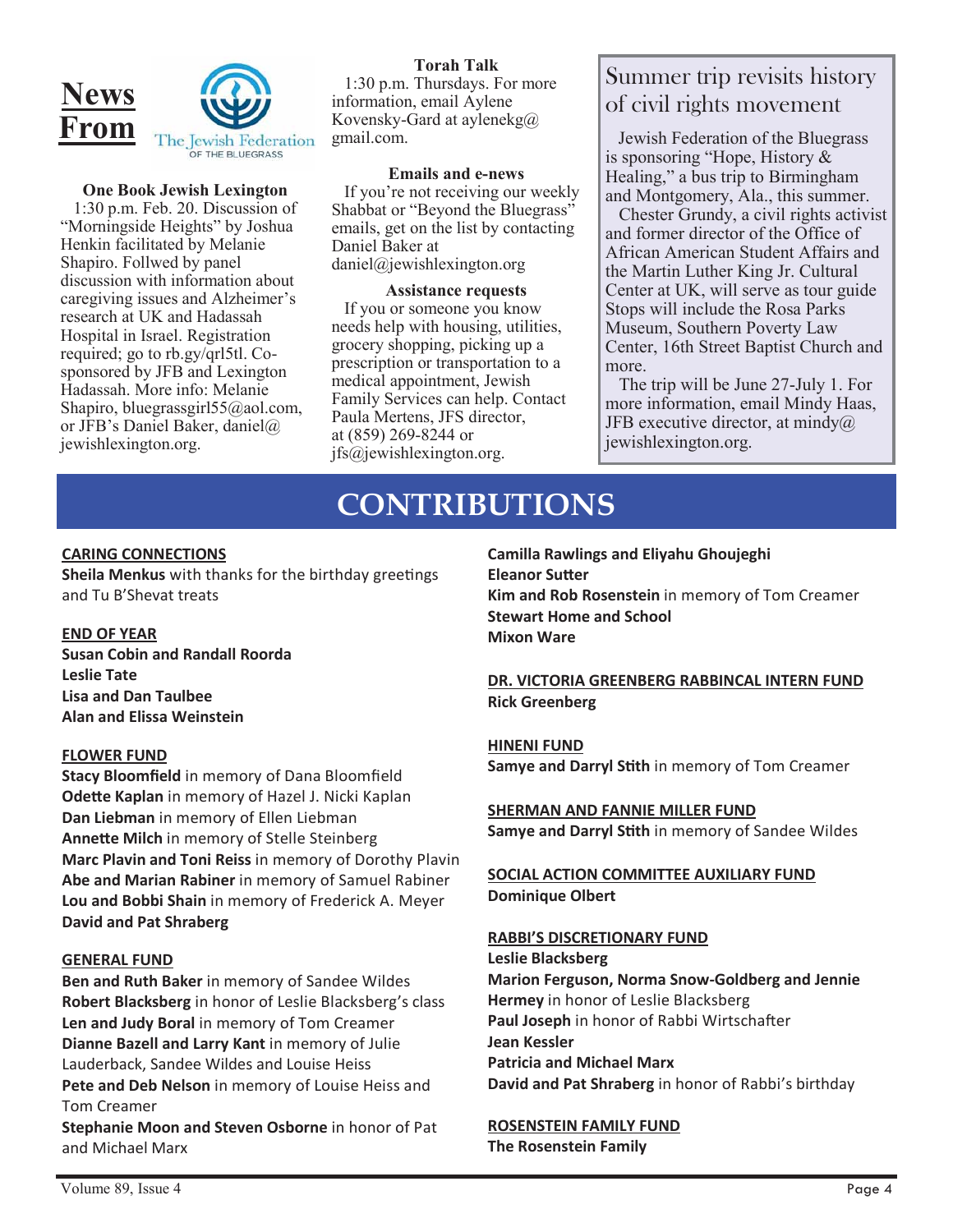

# **YAHRZEIT …** *These we remember***…**



#### **Jan. 28**

Celia F. Abraham Frances Bramlage Solomon Cantor Matthew Cohen Howard Allen Gerson Jeanette Gordon Henrietta Rubel Harrison Corrine Higdon EllioƩ Joffe Meyer M. Katz Bert Klein Susan Kelly Knoll Rose Lampel Krinsky Yolanda Font Musgrave Ethyl Paritz Bertha Pessin Estelle Sacks Larry Scher Gerald W. Smith Harold Hyman Sogin Aaron Weinberg Fanny B. Winters Miriam Zuckerman

#### **Feb. 4**

Abraham Blucher Clara Blucher Sam Feller Howard Flomenhoft Carl Goldschmidt Geraldine Mitchell Grapes Meyer Max Harrison Robert Joffe Alan Lubin Ruth Mandel Sam Rozen Irven David Sachs Freda Schumard

George Shipman Marty Solomon Emanuel Suhl Ella Jean Taulbee Walter Troffkin Morris Waisblum Rosa Salmon Weil

#### **Feb. 11**

Benjamin Barath Rebecca Barath Florence C. Belin Louis Berkowitz Charles Biederman ClemenƟne Weil Bing Siegfried Bing Dorothy Saloshin Braun Joseph Cherin Fannie Cohen Stanley Efron Gussie Ehrlich Melvin Engel Joseph N. Frankel Jack Gellin Lawrence Heller Bernard Hymes Robert Jacobson Anna Springer Jaffee Lee R. Masover Lloyd Mayer Neoma Mellman Raymond Paluch Benjamin Roos Elsie Salzman Philip Sobel Irene Starr Reitza D. Wirtschafter

#### **Feb. 18**

Leon Amster Joe Bograd Libby Fleishman Alfred Shirley Gray Kenneth Hart Sam Herman Ruby Helfand Milton Heskel Jerome Mitchell Lederer Margaret Liautaud Waldo B. Newell Jr. Ellinor G. Newman Charles Parker Stephen J. "Skip" Ross Jeanne Schennberg Thelma A. See Meyer Siegel Jonathan William Snyder Nell Stepman Leona Sugarman Carolyn Weinberger Evelyn R. Wides

#### **Feb. 25**

Mary Bercovitch Hugo Bloomfield Anita DiƩy Rebecca T. Ditty Helen Edelstein Julia Fink Vernie Jane Hall David Allen Jacobs

Peter W. Josten Annie H. Kreger Avraham Lazurik Josephine Grauman Marks Sydelle Meyers Harry B. Miller Shirley Ades Platt **Judy Rattner** Irving Rosenstein Rose Rubin Dr. Charles I. Schwartz Esther Schwartz Lena M. Skuller David Kenneth Sommer Rabbi Samuel Thurman Milton Victor Martin Weil Howard Weiss Louise Wile

#### **March 4**

Louis Abrams Sarah Fox Ades Maurice M. Ballin Sadye M. Breck Isaac Capilouto I. Davis Steve Fleckman

Irving Fleet Carol Flomenhoft Ora Slaughter Frankel Barbara "Bobbi" Fried Phillip Gall Emma B. Goldman Lori Rebecca Hufana Maude S. Jacobson Robert Adam Katz Stanley Katz Dora (Doris) Krekun Jack Landesberg Melvin Machesney Ethel Medsker Beatrice Milner Morris Rattner Henry Ravvin Donna Saleeby Phyllis Scher Corinne Strauss Stern Larry Steur Nathan Waldman Belle Weill Weil James D. Weil Henrietta "Henny" Witzer

### *In Memoriam …*

**Louise Bruetsch Heiss**, mother of Beverly Heiss

**Harold Dueker Swanson,** father of Mark Swanson (Nancy Schoenberg), grand-father of Rachel Swanson (Emerson Hardebeck) and Ben Swanson

**Tom Creamer,** father of Trevor (Laura) Creamer and grand-father of Maya, Julia and Jonah Creamer

#### **Marion Hymes**

*May their memories be for a blessing*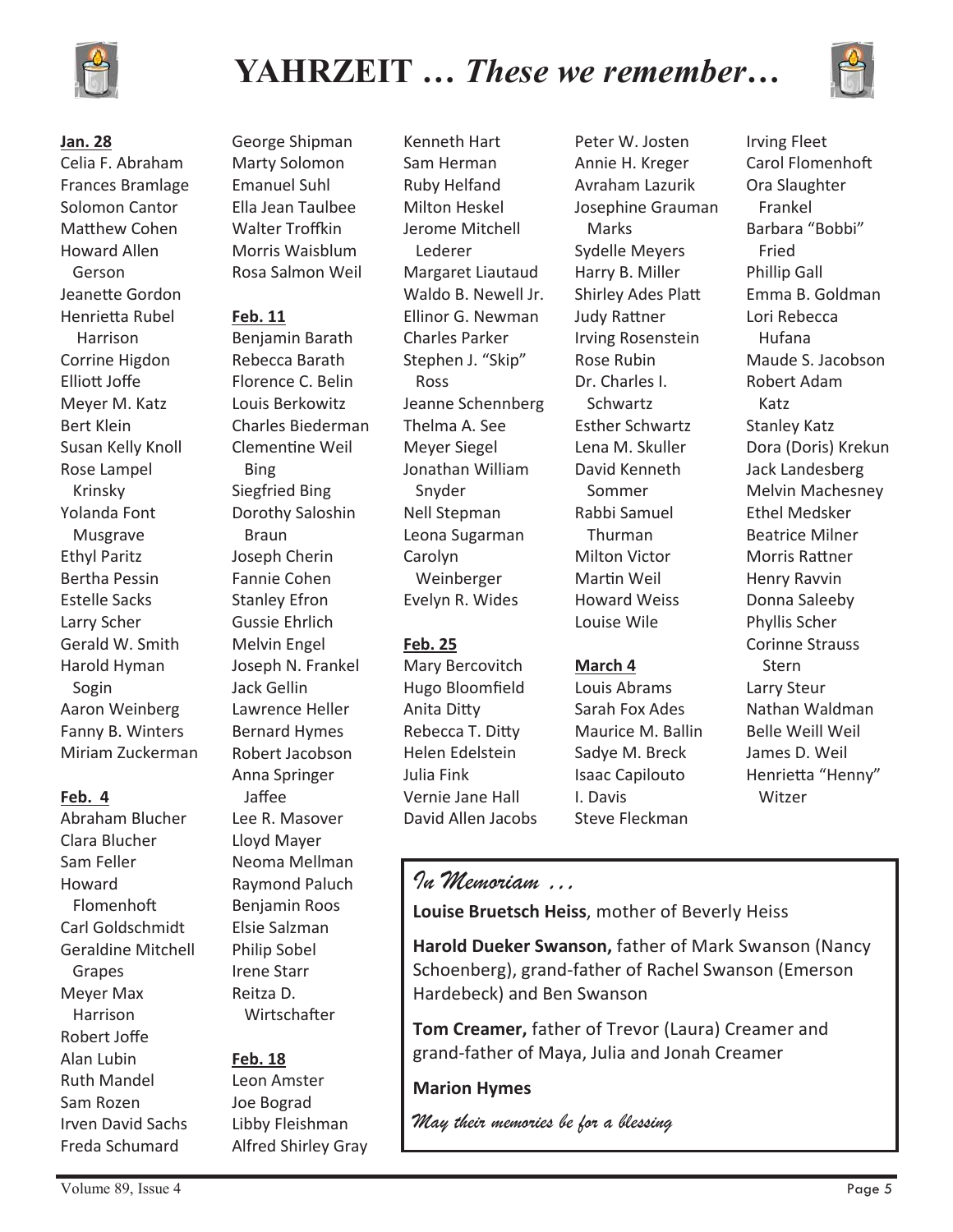



## **Study groups meet in person with a Zoom option.**

**Jan. 28** Shabbat 7 p.m.

#### **Jan. 29**

Jewish Texts/Kollel 9 a.m. Parsha 11 a.m. Mishpatim — Exodus 21:1-24:18

#### **Feb. 4**

Shabbat 7 p.m.

#### **Feb. 5**

Jewish Texts/Kollel 9 a.m. Parsha 11 a.m. Terumah — Exodus 25:1-27:19 **Feb. 11** Family Shabbat 7 p.m.

#### **Feb. 12** Jewish Texts/Kollel 9 a.m. Parsha 11 a.m. Tetzaveh — Exodus 27:20-30:10

**Feb. 18** Shabbat 7 p.m.

**Feb. 19** Jewish Texts/Kollel 9 a.m. Parsha 11 a.m. Ki Tisa — Exodus 30:11-34:35

**JEWISH TEXTS STUDY**

**Feb. 25** Shabbat 7 p.m.

**Feb. 26** Jewish Texts/Kollel 9 a.m. Parsha 11 a.m. Vayakhel — Exodus 35:1-38:20

**March 4** Shabbat 7 p.m.

**March 5** Jewish Texts/Kollel 9 a.m. Parsha 11 a.m. Pekudei — Exodus 38:1-40:38

#### **KOLLEL STUDY GROUP**

Kollel meets at 9 a.m. Saturdays, alternating with Jewish Texts. The group explores cultural, ethical and historical



aspects of our 4,000-year tradition. The emphasis is on dialogue and exploration. You may join the group any time.

## We will discuss selected readings in

rabbinic literature at 9 a.m. Saturdays, alternating with Kollel Study Group. The discussion is always lively and informative, and you may join any time.



### **UPCOMING MEETINGS**

**Executive Committee Thursday, Feb. 10, 6:30 p.m. Thursday, March 10 6:30 p.m.**

**Board of Directors Tuesday, Feb. 15, 6:30 p.m. Tuesday, March 15, 6:30 p.m.**

Join us each Saturday morning at 11 as we take a look at the Torah

portion for the week. Sessions are not held when there is a bar or bat mitzvah service.

## **Directory updates**

#### **New members**

**PARSHA**

Julia and Nisim Falach (Gloria, Jacob) 747 Lakeshore Drive, 40502 Julia: (562) 417-2514, juliamfalach@gmail.com Nisim: (562) 774-8613 nisim.falach18@gmail.com

Robin Embry and Jason Galliers (Aryanna Embry) 30 Mentelle Park, 40502 (859) 893-6203, (916) 870-8418 robinembry@outlook.com Pam Kaufman Ross 216 Bruin Trace Richmond, Ky. 40475 (717) 497-6338 pamkross@gmail.com

#### **Directory omission**

Odette Kaplan 2357 Abbeywood Dr., 40515 (859) 271-8332, mrtnkaplan@gmail.com

**Directory corrections** Jill Rappoport

(434) 962-4783

Smith Schwartz (859) 940-5634

#### **TAI MISSION STATEMENT**

Temple Adath Israel is a Reform Jewish congregation linked to a tradition of welcoming those searching for a community committed to honoring the dignity we all share as children of the one God by embracing these enduring Jewish values: *AVODAH* (Worship); *TALMUD TORAH* (Torah Study); *TZEDEK* (Social Justice);and *KEHILAH* (Community). Our mission is to inspire our congregants' Jewish engagement and to ensure a vibrant Jewish present and future by nurturing the many generations of our community. We share a commitment to the Reform Jewish foundational beliefs of furthering individual and communal spiritual growth, while recognizing a range of personal philosophies, practices and needs. We are the community center through which our families can celebrate faith, justice, and the blessings of family lives present and future.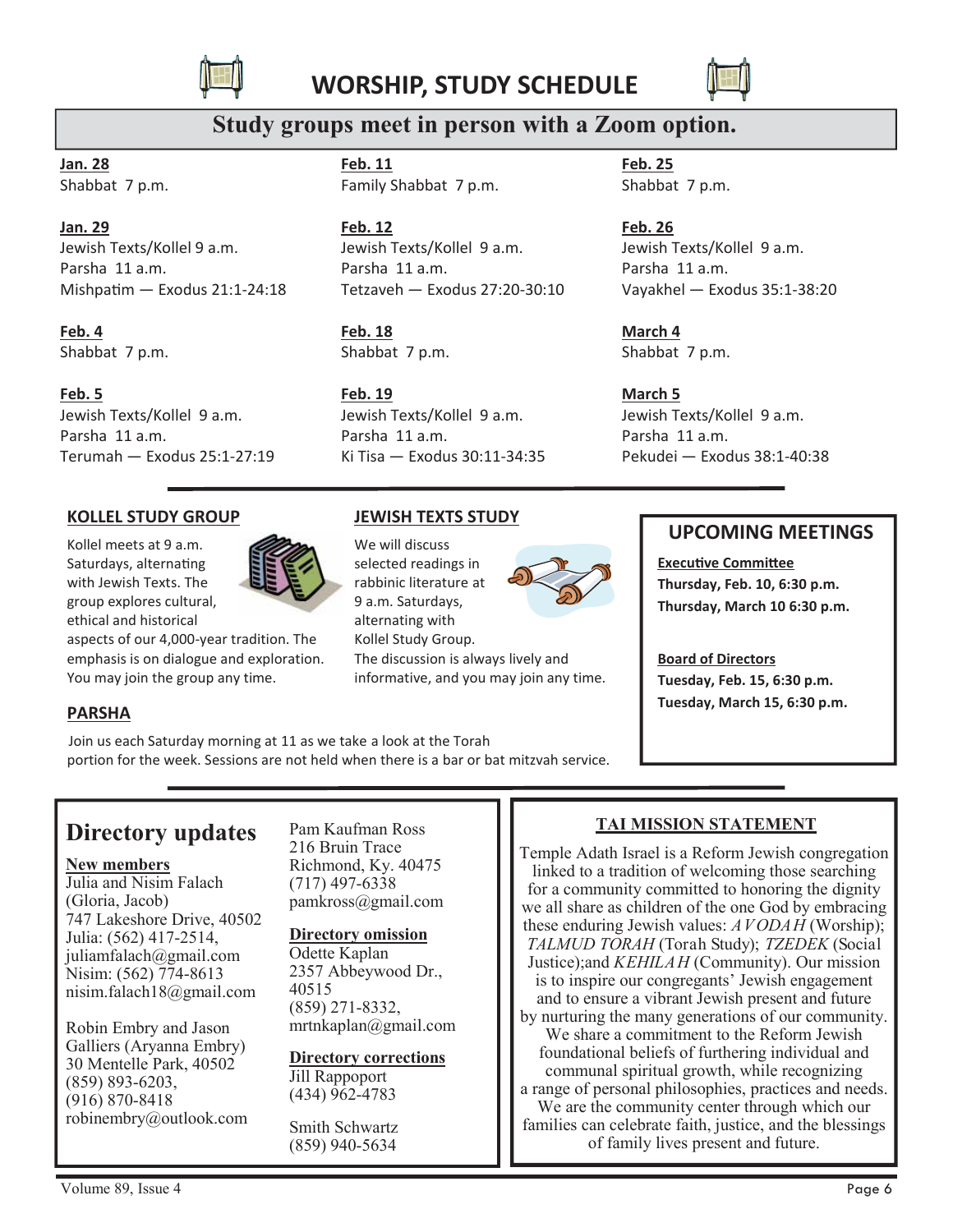



## world travels. local expert.



magical places await you. erin@enchantedwanderingstravel.com www.enchantedwanderingstravel.com

ERIN BAKER

(859) 363-6101

O O @enchantedwanderingstravel







### David A. Cantor Multi Line Representative Michael Cason State Farm

**StateFarm** 

david.cantor.vabgc4@statefarm.com 2216 Dixie Hwy #L4 Ft. Mitchell. KY 41017 **雷**: 859-360-5735 Website:www.consultwithcason.com



## **This Space Available**

Volume 89, Issue 4 Page 7